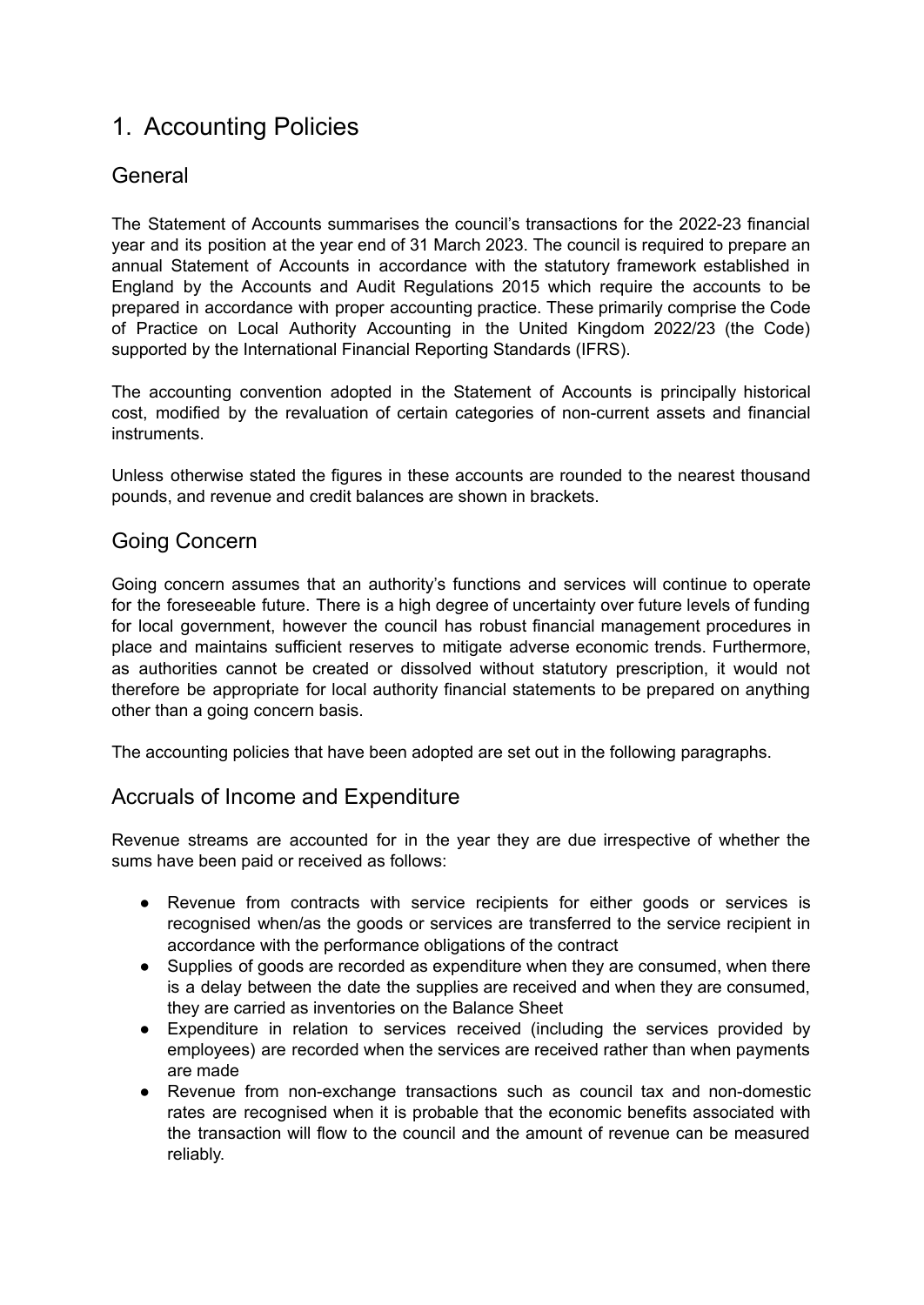Exceptions to this principle are public utility accounts which are charged according to the date of the meter reading and some recurring sundry debtor accounts and annual fees for which the due dates do not coincide with normal quarter or year dates, subject to materiality. This policy is applied consistently each year and does not have a material effect on the year's accounts.

## Cash and Cash Equivalents

Cash is represented by cash in hand and deposits with financial institutions repayable without penalty on notice of not more than 24 hours. Cash equivalents are investments that mature no more than three months from the date of acquisition and that are readily convertible to known amounts of cash with insignificant risk of change in value. In the Cash Flow Statement, cash and cash equivalents are shown net of bank overdrafts that are repayable on demand and form an integral part of the Council's cash management.

### Material Items of Income and Expenditure

Where material items of income and expenditure are not disclosed on the face of the Comprehensive Income and Expenditure Statement a separate note will set out the nature and amount of the relevant item.

### Prior Period Adjustments

Material adjustments applicable to prior years arising from changes in accounting policies or standards will be reflected retrospectively in the Statement of Accounts when required by proper accounting practice, by restating both the opening balances and the comparable figures for the prior year, together with a disclosure note detailing the reasons for such restatement. Material errors in prior period figures are also corrected retrospectively in the same way.

### Employee Benefits

#### **Pensions General**

The Accounting Standards, IAS 19 and 26 regarding Employee Benefits and Retirement Benefits, require recognition of pension assets and liabilities in the Balance Sheet and the operating costs of providing retirement benefits together with changes in the value of assets and liabilities to be reflected in the Comprehensive Income and Expenditure Statement.

In order that IAS 26 requirements do not impact upon council tax levels, the movement on the net assets and liabilities (net of the employer's contributions and actuarial gains and losses) is reversed out to the Pension Reserve through the Movement in Reserves Statement.

#### **Benefits Payable During Employment**

The full costs of employees are charged to the accounts of the period within which the employees worked.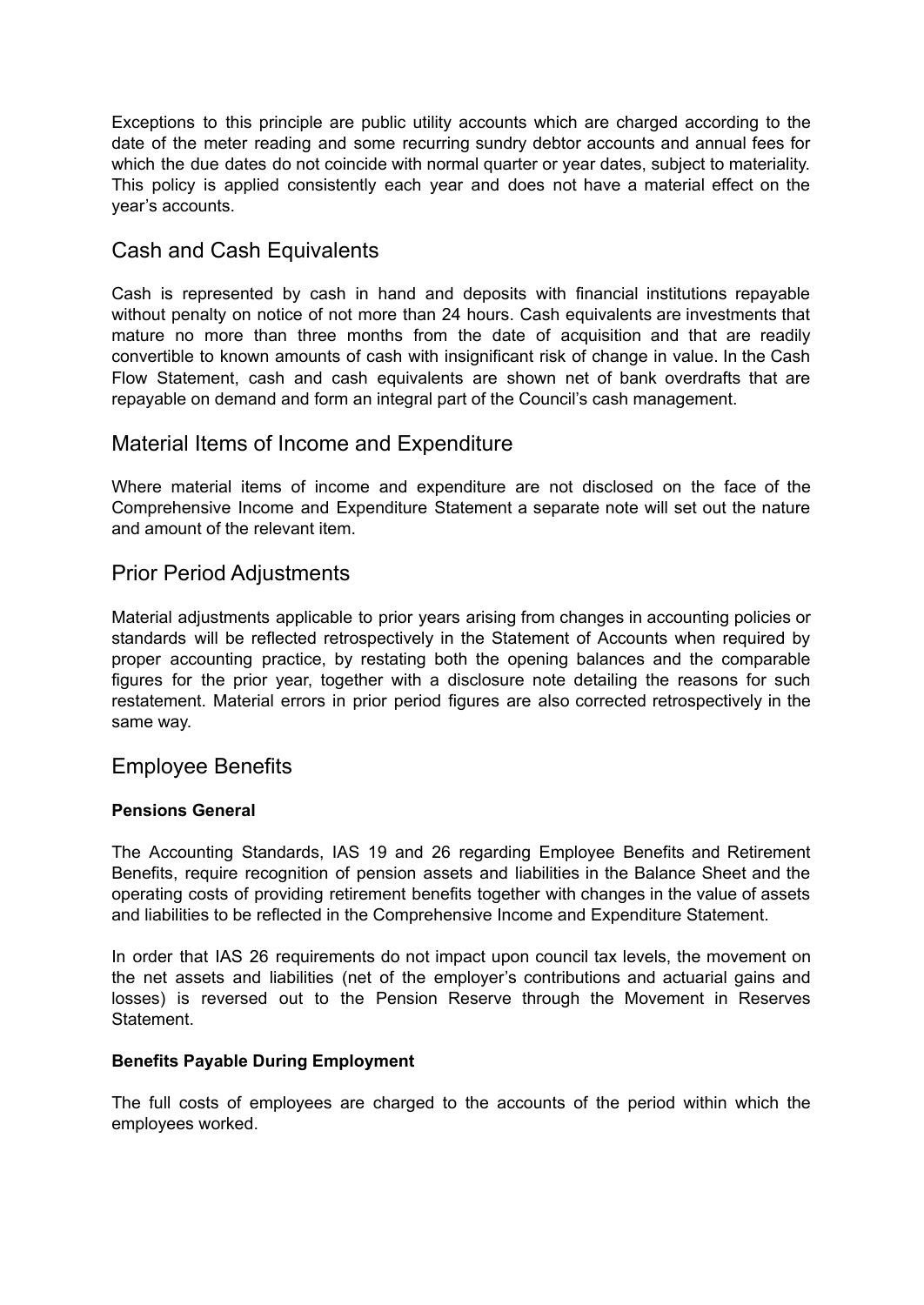The costs of any short term employee benefits untaken at the balance sheet date such as untaken leave, flexitime and lieu time due to be settled within 12 months of the year-end are accrued subject to materiality. The value of the accrual is calculated at the wage and salary rates applicable to the period in which the employee takes the benefit (the following year), and is charged to Surplus or Deficit on the Provision of Services, but is then reversed out through the Movement in Reserves Statement to the Accumulated Absences Account so that the entitlements are charged to the year the absence occurs.

#### **Termination Benefits**

Termination benefits are amounts payable as a result of a decision by the Council to terminate an officer's employment before the normal retirement date or an officer's decision to accept voluntary redundancy and are charged on an accruals basis to the appropriate service in the Comprehensive Income and Expenditure Statement when the Council is demonstrably committed to the termination of the employment or makes an offer to encourage voluntary redundancy.

Where termination benefits involve the enhancement of pensions, statutory provisions require the General Fund Balance to be charged with the amount payable by the Council to the pension fund or pensioner in the year, not the amount calculated according to the relevant accounting standards. In the Movement in Reserves Statement, appropriations are required to and from the Pensions Reserve to remove the notional debits and credits for pension enhancement termination benefits and replace them with debits for the cash paid to the pension fund and pensioners and any such amounts payable but unpaid at the year end.

#### **Post Employment Benefits**

The Local Government Pension Scheme administered by Kent County Council (KCC) is a defined benefit scheme. Contributions to the pension scheme are determined by the Fund's actuary on a triennial basis. The formal valuation of the Fund for the purpose of setting employers' actual contributions disclosed in these accounts was as at 31 March 2022 and this has been used to update the service cost figures.

Liabilities of the pension scheme attributable to the Council are included in the Balance Sheet on an actuarial basis using the projected unit method. This requires an assessment of the future payments that will be made in relation to retirement benefits earned to date by employees, based on assumptions about mortality rates, employee turnover rates and projections of earnings for current employees.

Liabilities are discounted to their value at current prices, using a discount rate of 2.4% based on the indicative rate of return on high quality corporate bonds.

The assets of the pension fund attributable to the Council are included in the Balance Sheet at their fair value:

- Quoted securities current bid price
- Unquoted securities professional estimate
- Unitised securities current bid price
- $\bullet$  Property market value

The changes in the net pensions liability is analysed into the following components: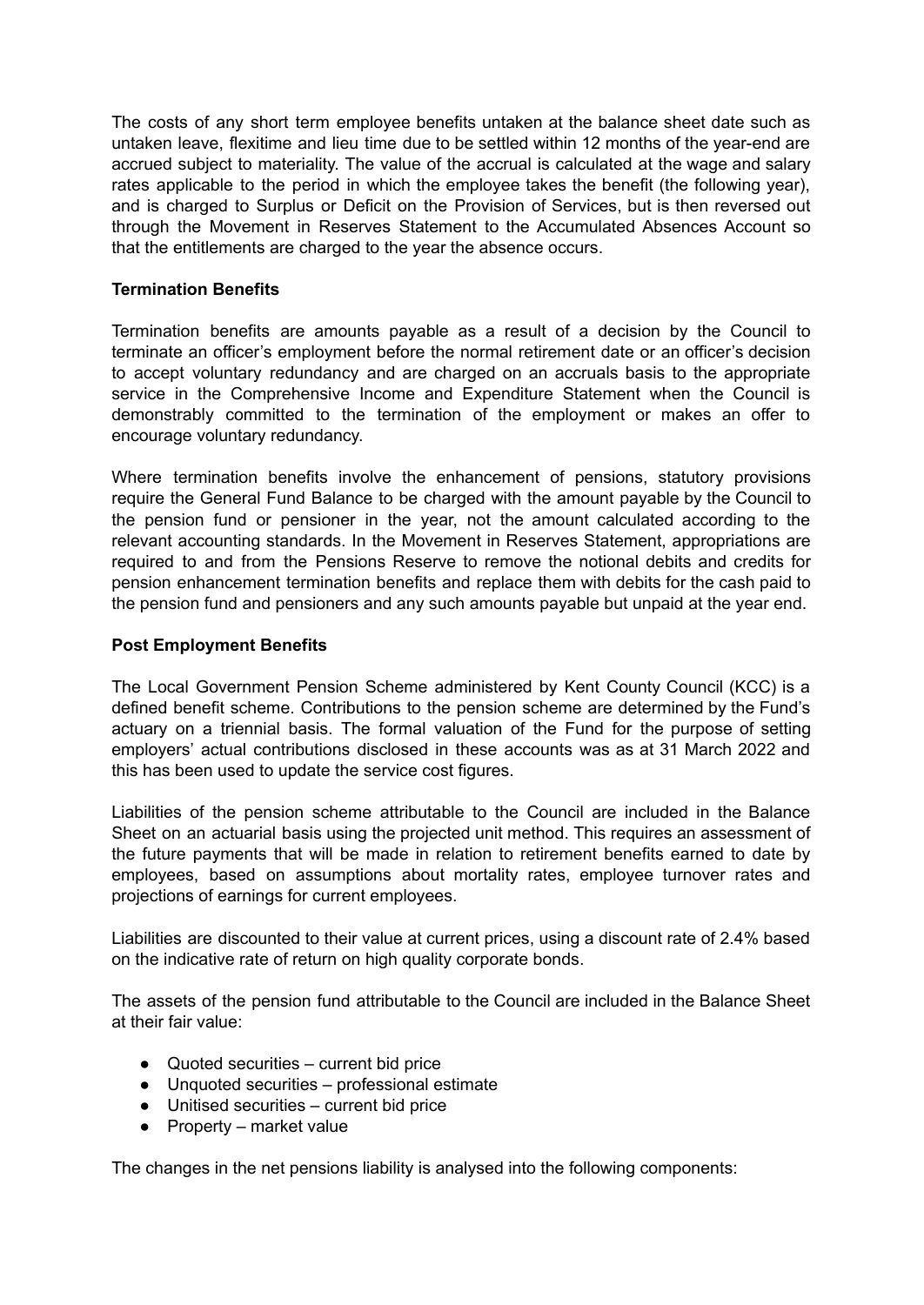#### **Service Costs comprising;**

*Current Service Cost* – the increase in liabilities as a result of years of service earned this year – allocated in the Comprehensive Income and Expenditure Statement to the revenue accounts of services for which the employees worked.

*Past Service Cost* – the increase in liabilities arising from current year decisions whose effect relates to years of service earned in earlier years – debited to the Cost of Services in the Comprehensive Income and Expenditure Statement.

*Net Interest on the Net Defined Benefit Liability* – the expected increase in the present value of liabilities during the year as they move one year closer to being paid – debited to Financing and Investment Income and Expenditure in the Comprehensive Income and Expenditure Statement.

#### **Remeasurements;**

*Expected Return on Assets* – the annual investment return on the fund assets attributable to the Council, based on an average of the expected long-term return – credited to Other Comprehensive Income and Expenditure in the Comprehensive Income and Expenditure **Statement** 

*Actuarial Gains and Losses* – changes in the net pension liability that arise because events have not coincided with assumptions made at the last actuarial valuation or because the actuaries have updated their assumptions – charged to the Pensions Reserve.

*Contributions Paid to the Funds* – cash paid as employer's contributions to the pension fund.

In relation to retirement benefits, statutory provisions require the General Fund Balance to be charged with the amount payable by the Council to the pension fund or directly to pensioners in the year, not the amount calculated according to the relevant accounting standards. In the Movement in Reserves Statement, this means that there are transfers to and from the Pensions Reserve to remove the notional debits and credits for retirement benefits and replace them with debits for the cash paid to the pension fund and pensioners and any such amounts payable but unpaid at the year-end. The negative balance that arises on the Pensions Reserve thereby measures the beneficial impact to the General Fund of being required to account for retirement benefits on the basis of cash flows rather than as the benefits are earned by employees.

The Council also has restricted powers to make discretionary awards of retirement benefits in the event of early retirements. Any liabilities estimated to arise as a result of an award to any member of staff are accrued in the year of the decision to make the award and accounted for using the same policies as are applied to the Local Government Pension Scheme.

### Events after the Reporting Period

Where an event occurs after the Balance Sheet date, whether favourable or unfavourable. and also provides evidence of conditions that existed at the Balance Sheet date, the amounts recognised in the Statement of Accounts will be adjusted. Any disclosures affected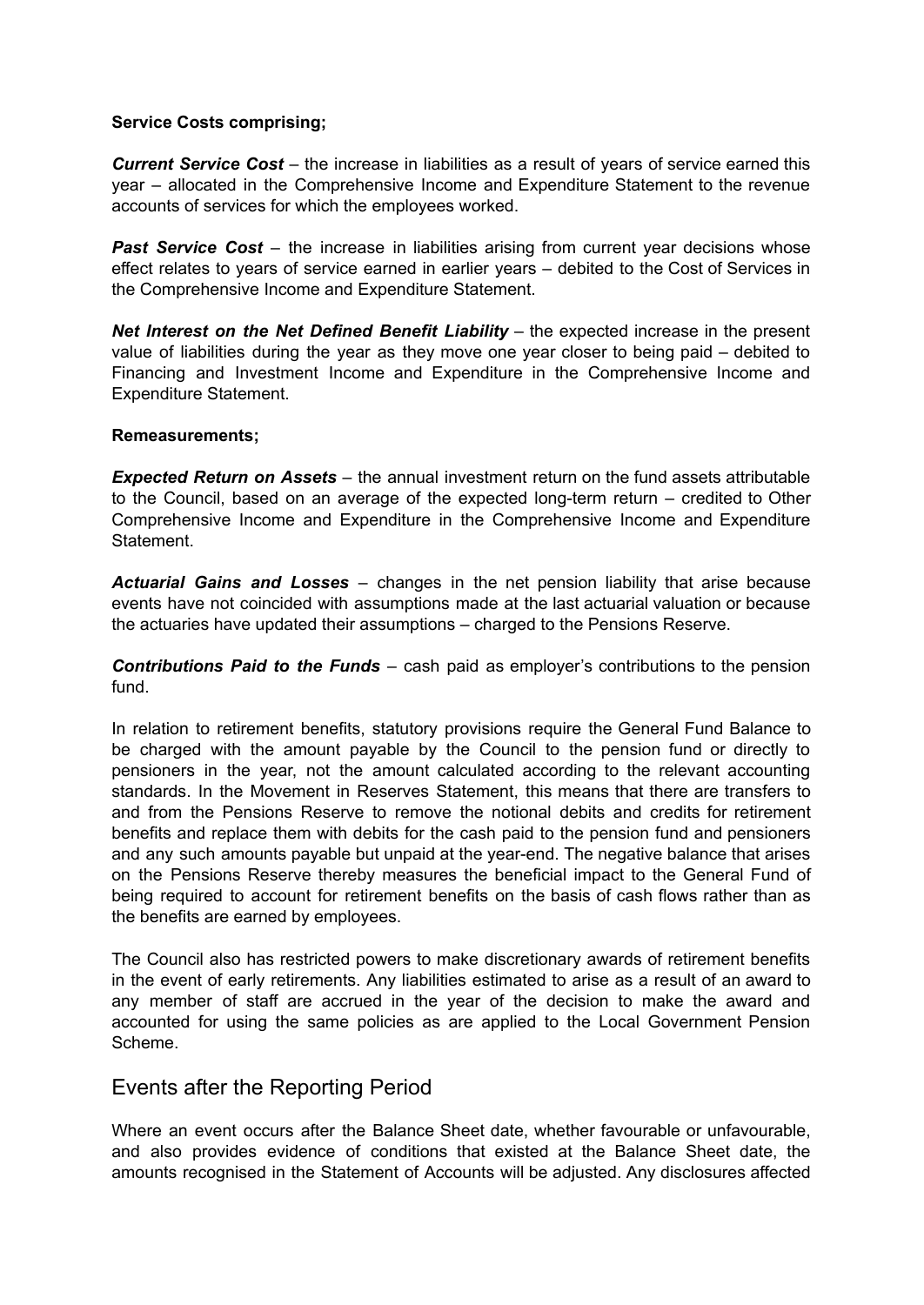by the new information about the adjusting event will also be updated in light of the new information.

Events that occur after the Balance Sheet date indicative of conditions arising after the Balance Sheet date will not be adjusted in the Accounting Statements, but will be disclosed in the Notes to the Core Financial Statements if it would have had a material effect, to include:

- the nature of the event, and
- an estimate of the financial effect or a statement that such an estimate cannot be made reliably

Events taking place after the date the accounts are authorised for issue are not reflected in the Statement of Accounts.

### Financial Instruments – Financial Liabilities

Financial liabilities are recognised on the Balance Sheet when the Council becomes a party to the contractual provisions of a financial instrument and are initially measured at fair value and carried at their amortised cost. Annual charges to the Financing and Investment Income and Expenditure line in the Comprehensive Income and Expenditure Statement for interest payable are based on the carrying amount of the liability, multiplied by the effective rate of interest for the instrument. The effective interest rate is the rate that exactly discounts estimated future cash payments over the life of the instrument to the amount at which it was originally recognised. For the Council's borrowings this means that the amount presented in the Balance Sheet is the outstanding principal repayable (plus accrued interest) and interest charged to the Comprehensive Income and Expenditure Statement is the amount payable for the year in accordance with the loan agreements.

## Financial Instruments – Financial Assets

Financial assets are classified based on a classification and measurement approach that reflects the business model for holding the financial assets and their cash flow characteristics. The Council's business model is to hold investments to collect contractual cash flow, these assets are therefore classified and measured at amortised cost.

Financial assets measured at amortised cost are recognised on the Balance Sheet when the Council becomes a party to the contractual provisions of a financial instrument and are initially measured at fair value. They are subsequently measured at their amortised cost. Annual credits to the Financing and Investment Income and Expenditure line in the Comprehensive Income and Expenditure Statement for interest receivable are based on the carrying amount of the asset multiplied by the effective rate of interest for the instrument. For most of the loans that the Council has made, this means that the amount presented in the Balance Sheet is the outstanding principal receivable (plus accrued interest) and interest credited to the Comprehensive Income and Expenditure Statement is the amount receivable for the year in the loan agreement. A small element of the loans are classified as soft loans (made at less than market rate) so there is a requirement to record any loss in the Comprehensive Income and Expenditure Statement to represent interest forgone over the life of the loan if material.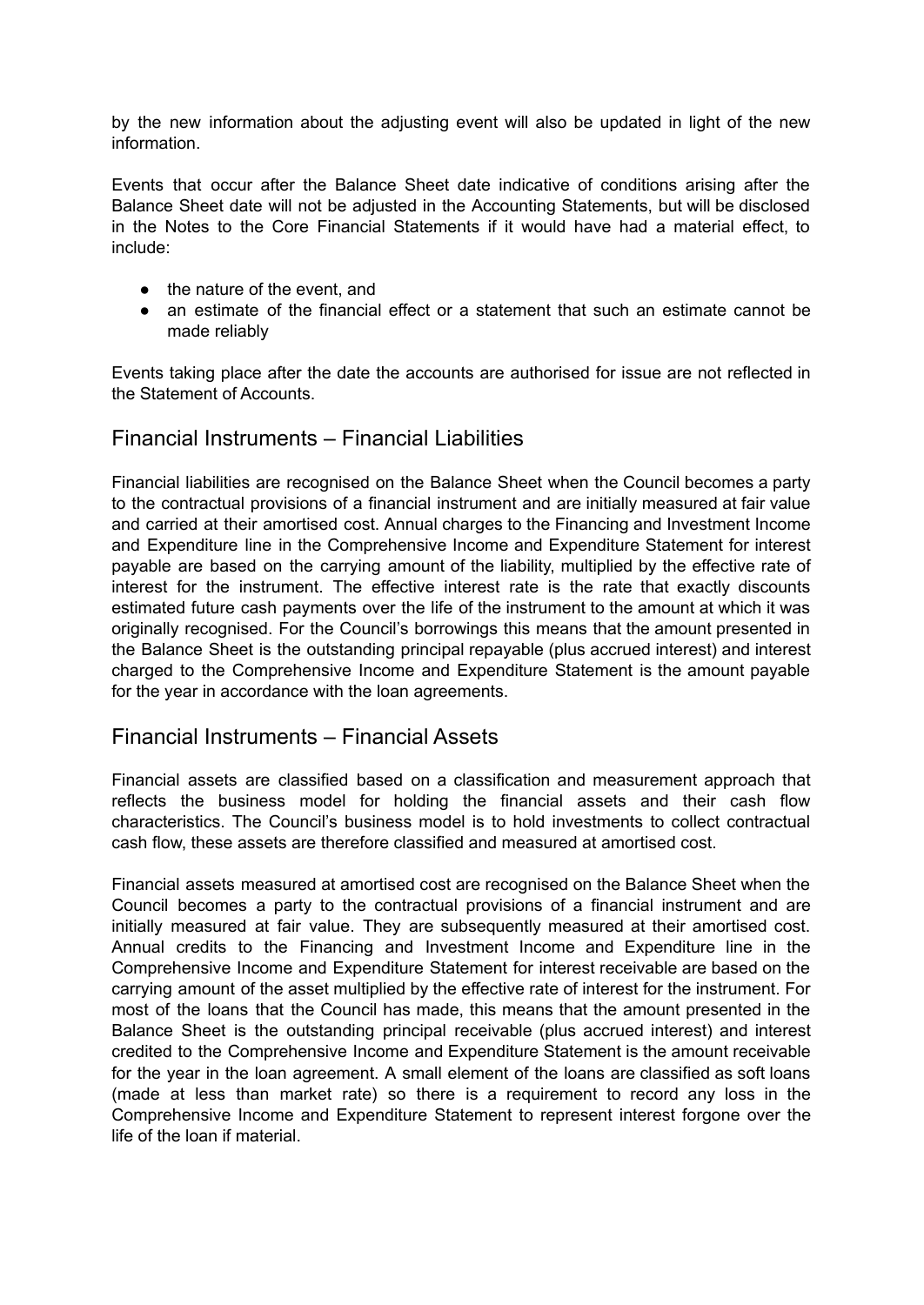## Expected Credit Loss

**Trade debtors** - classified as financial assets, any loss allowance is calculated by considering the age of the debt, historic payment trends and any lifetime expected credit loss. Where these assets are identified as impaired because of a likelihood arising from a past event that payments due under the contract will not be made, the asset is written down and a charge made to the Financing and Investment Income and Expenditure line in the Comprehensive Income and Expenditure Statement under the heading 'Impairment of Financial Instruments'.

In exceptional circumstances where there is an increased risk of default due to adverse economic conditions, the council may apply an additional general provision to it's usual assessment.

No loss allowance is set aside for local authority and central government debts as statutory provisions under the Local Government Act 2003 prevent default.

**Loans** - the impairment loss is measured as the difference between the carrying amount and present value of the revised future cash flows discounted at the assets original effective interest rate. Any gains and losses that arise on the de-recognition of an asset are credited or debited to the Financing and Investment Income and Expenditure line in the Comprehensive Income and Expenditure Statement.

### Fair Value Measurement

The Council measures some of its property assets and some of its financial instruments at fair value at each reporting date. Fair value is the price that would be received to sell an asset or paid to transfer a liability in an orderly transaction between market participants at the measurement date. The fair value measurement assumes that the transaction to sell the asset or transfer the liability takes place either:

- in the principal market for the asset or liability, or
- in the absence of a principal market, in the most advantageous market for the asset or liability

The Council measures the fair value of an asset or liability using assumptions that market participants would use when pricing the asset or liability, assuming that market participants act in their economic best interest. When measuring the fair value of a non-financial asset, the Council takes into account a market participant's ability to generate economic benefits by using the asset in its highest and best use or by selling it to another market participant that would use the asset in its highest and best use. The Council uses valuation techniques that are appropriate in the circumstances and for which sufficient data is available, maximising the use of relevant observable inputs and minimising the use of unobservable inputs.

Inputs to the valuation techniques in respect of assets and liabilities for which fair value is measured or disclosed in the financial statements are categorised within the fair value hierarchy as follows:

● Level 1 – quoted prices (unadiusted) in active markets for identical assets or liabilities that the Council can access at the measurement date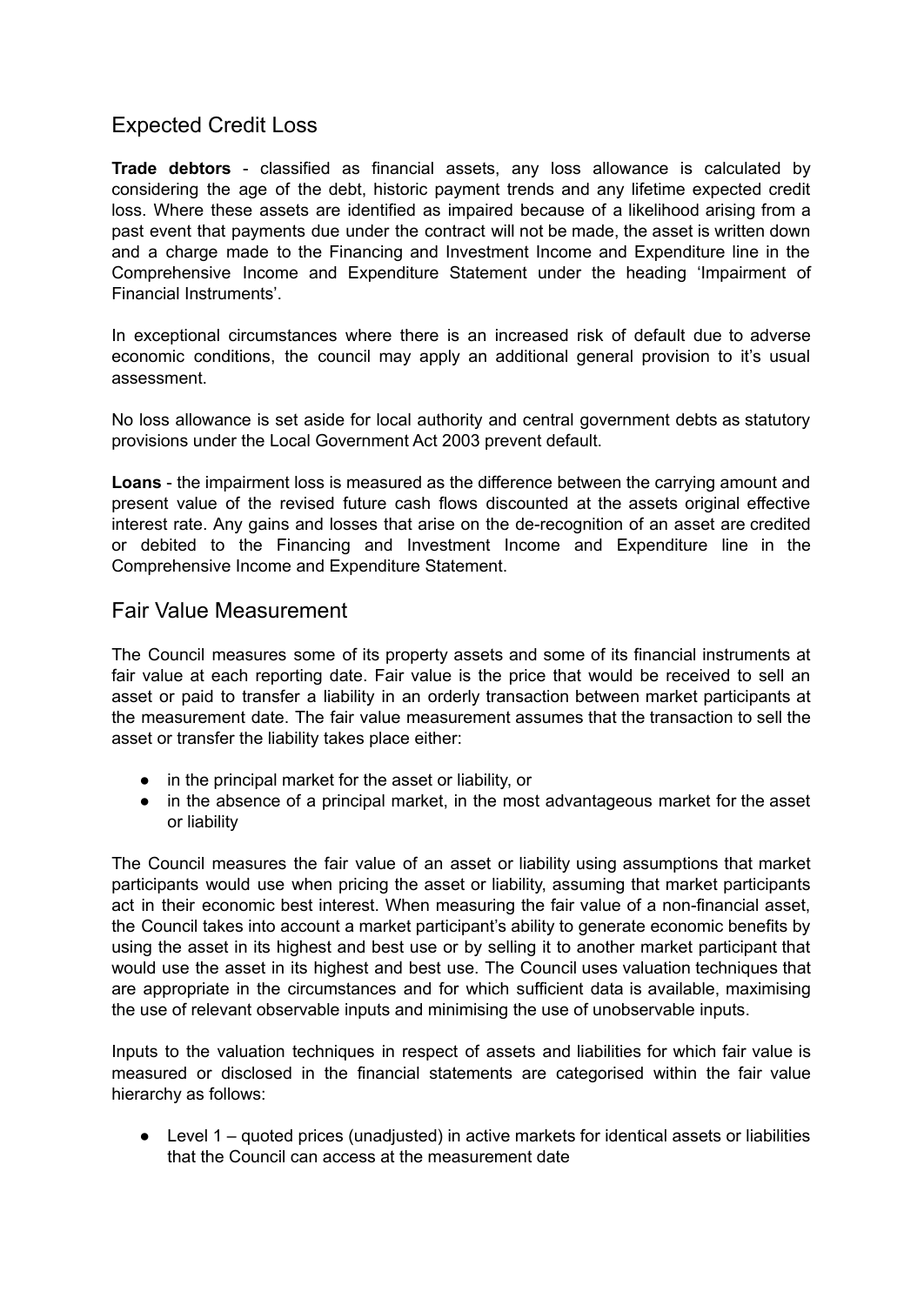- $\bullet$  Level 2 inputs other than quoted prices included within Level 1 that are observable for the asset or liability, either directly or indirectly
- Level 3 unobservable inputs for the asset or liability.

### Government and Non-Government Grants and Contributions

Whether paid on account, by instalments or in arrears, government grants and third party contributions and donations are recognised as due to the Council when there is reasonable assurance that:

- the Council will comply with the conditions attached to the payments, and
- the grants or contributions will be received.

Amounts recognised as due to the Council are not credited to the Comprehensive Income and Expenditure Statement until conditions attached to the grant or contribution have been satisfied. Conditions are stipulations that specify that the future economic benefits or service potential embodied in the asset in the form of the grant or contribution are required to be consumed by the recipient as specified, or future economic benefits or service potential must be returned to the transferor.

Monies advanced as grants and contributions for which conditions have not been satisfied are carried in the Balance Sheet as creditors. When conditions are satisfied, the grant or contribution is credited to the relevant service line (attributable revenue grants and contributions) or Taxation and Non-specific Grant Income and Expenditure (non-ring fenced revenue grants and all capital grants) in the Comprehensive Income and Expenditure **Statement** 

Where capital grants are credited to the Comprehensive Income and Expenditure Statement, they are reversed out of the General Fund Balance in the Movement in Reserves Statement. Where the grant has yet to be used to finance capital expenditure, it is posted to the Capital Grants Unapplied Reserve. Where it has been applied, it is posted to the Capital Adjustment Account. Amounts in the Capital Grants Unapplied Reserve are transferred to the Capital Adjustment Account once they have been applied to fund capital expenditure.

Revenue grants are matched in service revenue accounts with the service expenditure to which they relate. Grants to cover general expenditure (e.g. Revenue Support Grant) are credited to the foot of the Comprehensive Income and Expenditure Statement under Taxation and Non–Specific Grant Income.

Grants where the Council acts as an agent rather than as the principal will not impact on the Comprehensive Income and Expenditure Statement and will be reflected only in the balance sheet.

#### Heritage Assets

A heritage asset is a tangible or intangible asset that is intended to be preserved in trust for future generations because of its historical, artistic, scientific, technological, geophysical or environmental qualities and is held and maintained principally for its contribution to knowledge and culture.

The council has identified the following asset groups as classified as Heritage Assets: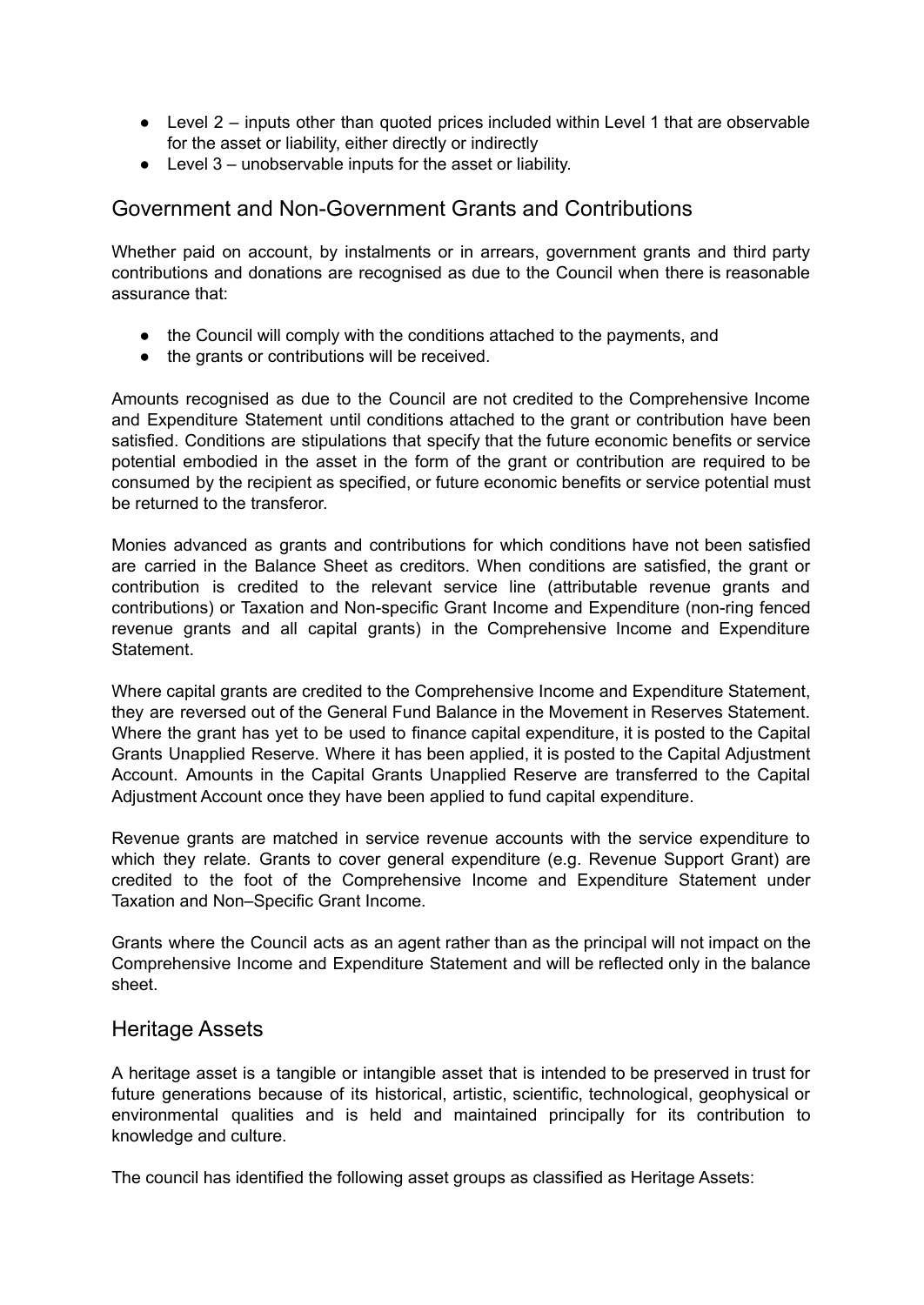- Public statues
- Artefacts and or collections within museums
- Art collections
- Civic regalia
- Historic amusement park and rides

Heritage assets (other than operational heritage assets) shall normally be measured at cost in accordance with FRS 102 since it is deemed to be more appropriate and relevant than applying any valuation model.

Acquisitions are initially recognised at cost or if bequeathed or donated at nil cost, at valuation.

Heritage assets are reviewed for evidence of impairment, including doubts as to authenticity. Any impairment is accounted for in accordance with the council's policy within the Property Plant and Equipment accounting policy. The proceeds of any disposals likewise follow the council's general accounting policy.

### Intangible Assets

In line with IAS 38 (Intangible Assets), expenditure on intangible fixed assets is capitalised at cost. An intangible fixed asset is one that has no physical substance but is identifiable and the council has control, (either through custody or legal protection) over the future economic benefits derivable from it.

Purchased intangible assets (e.g. software licences) should be capitalised as assets. Internally developed intangible assets should only be capitalised where criteria set out in section 4.5.2.7 of the Code are met. The council must satisfy itself that these criteria can be met and that internal systems are able to distinguish between Research and Development phases of a project.

Council policy is to write down intangible assets to the relevant service revenue account in the year that they occur.

### Interests in Companies and Other Entities

The Code's definition of an interest in another entity includes 'the means by which an entity has control or joint control of, or significant influence over, another entity'. In accordance with IFRS 10 Consolidated Financial Statements and IFRS 11 Joint Arrangements, assessment of any involvement/interest for the purposes of group accounts will consider the above when determining whether or not a group relationship exists. This is considered to apply where the Council has all of the following:

- sole control of another entity and power over it:
- exposure to risks or rights to variable returns;
- and the ability to use its power over the other entity to influence those returns.

Subject to the assessment set out above if the council's interest is deemed to be a group relationship the Council may still only prepare single entity accounts if the group interest is not material.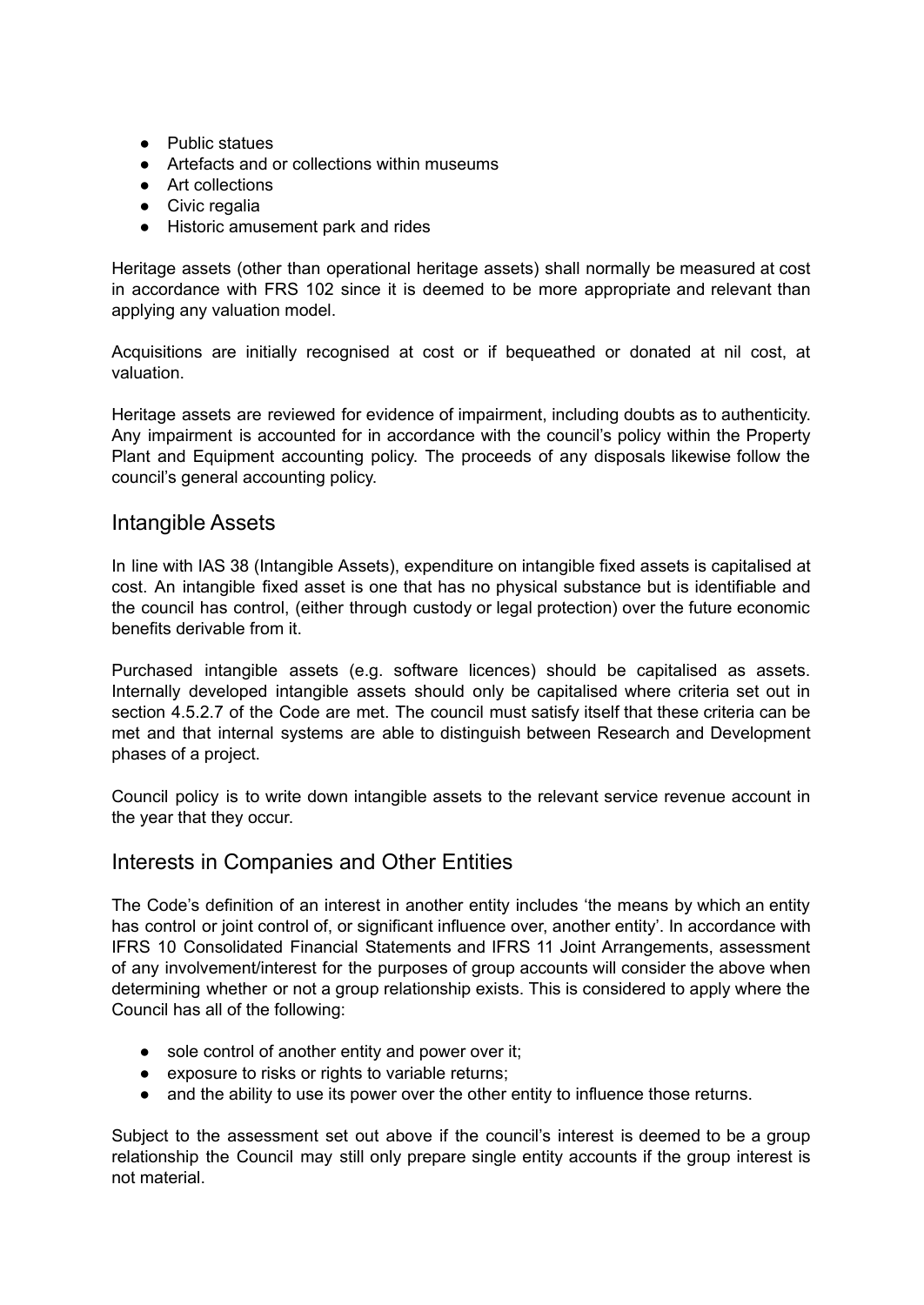## Inventories, Rechargeable Works and Long Term Contracts

Inventories relate to printing, stationery and marketing merchandise held at Visitor Information Centres and Museums and stores held at the Parks and Waste Direct Labour Organisations.

The Code and IAS 2 (Inventories), require stocks to be shown at the lower of actual cost or net realisable value. The stock at the printing unit is measured at the average cost of stock held as it is considered that the financial effect of the different treatment is not material.

Any work in progress is subject to an interim valuation at year end. Rechargeable Works are included at cost.

Long Term contracts are defined as "contracts entered into for the design, manufacture or construction of a single substantial asset or the provision of a service (or of a combination of assets or services which together constitute a single project) where the time taken substantially to complete the contract is such that the contract activity falls into different accounting periods." The council makes a disclosure in the notes to the Core Financial Statements in respect of any capital contracts meeting this definition. Long term contracts are accounted for by charging the (Surplus) or Deficit on the Provision of Services with the consideration allocated to the performance obligations of the contract that have been satisfied, based on the goods or services that have been transferred to the service recipient during the financial year.

### Joint Operations

Joint Operations are activities undertaken by the council in conjunction with other bodies where there is joint control and the parties have rights to the assets, and obligations for the liabilities of the arrangement. Joint control exists where unanimous consent is required from the parties sharing control for decisions about relevant activities. The council recognises on its Balance Sheet its own assets and the liabilities that it incurs, and debits and credits the Comprehensive Income and Expenditure Statement with the expenditure it incurs and the share of the income it may earn from the activity of the operation.

### Leases

The accounting treatment for leases depends on whether the Council is a lessee; is paying a third party rental payments for the right to use an asset, or a lessor where it is granting the right to use an asset to an external third party. The accounting treatment for each is given below:

#### **Where the Council is a Lessee**

Where the Council enters into a lease, and recognition exemptions do not apply, the asset is recognised in the Council's Balance Sheet, together with any associated liability to recognise the Council's obligations to fund the asset through future lease payments.

The asset and liability is measured with regard to the present value of the lease payments discounted using the interest rate implicit in the lease or, if this cannot be readily determined, the Council's incremental borrowing rate. The cost of the right-to-use asset will also include any lease payments such as premiums made at or before the commencement date (less any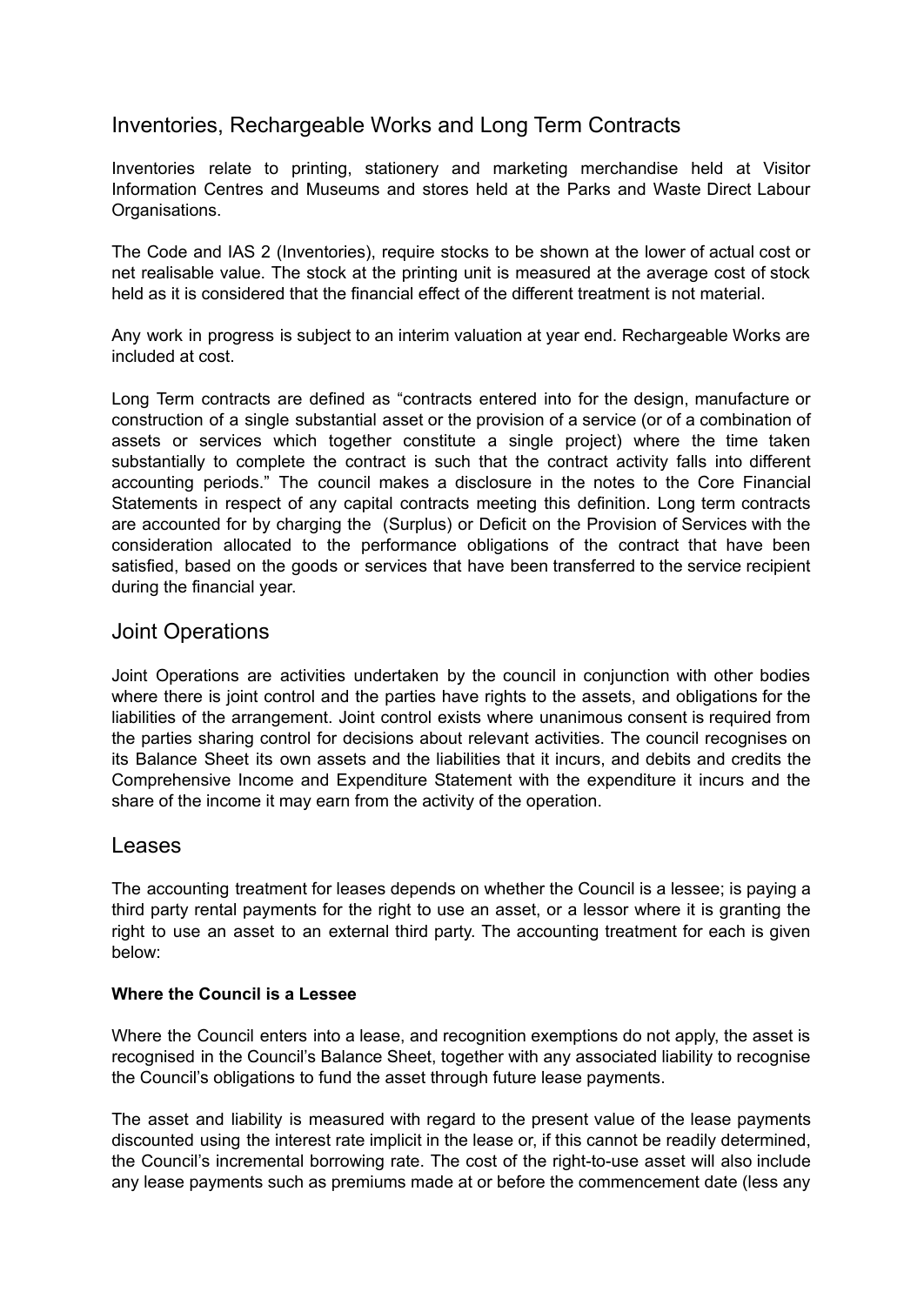lease incentives received), any initial direct costs incurred by the Council, and an estimate of any restoration costs to be incurred by the Council.

The asset is subsequently revalued on the same basis as if it were owned by the Council, with the practical expedient that cost may be used where it is a reliable proxy for current value. The valuation only reflects the rights that the Council has acquired and not the full value of the asset.

The liability is subsequently revalued if the lease term and/or payments change. The lease term is the non-cancellable period of the lease plus periods covered by an option to (a) extend the lease if the Council is reasonably certain to exercise that option, and (b) to terminate the lease if the Council is reasonably certain not to exercise that option.

The cost of the fixed asset is charged to the Comprehensive Income and Expenditure Statement over the life of the asset in accordance with the Council's depreciation policy.

Rentals payable under the lease are apportioned between a finance charge and a reduction in the liability. The apportionment basis used ensures that the finance charge is allocated over the term of the lease.

There are two specific recognition exemptions (in addition to the general rules on materiality), being for:

- 1) Short-term leases: leases with a term of 1 year or less; and/or
- 2) Leases where the underlying asset is of low value: this is assessed using the Council's *de minimis* level of £15k for capital recognition.

Where recognition exemptions do apply, the rentals payable are charged to the relevant service revenue account on a straight-line basis over the term of the lease, generally meaning that rentals are charged when they become payable.

#### **Where the Council is a Lessor**

Leases are classified as finance leases where the terms of the lease transfer substantially all the risks and rewards incidental to ownership of the property, plant or equipment from the Council to the lessee. Where the Council is an intermediate lessor (i.e. it has sub-let property that it has itself leased) this is assessed by reference to the right-of-use asset acquired by the Council under the head-lease rather than the underlying asset itself.

All other leases are classified as operating leases.

**Finance Leases:** The asset is removed from the Balance Sheet as the risks and rewards are with the lessee, with the amounts due from finance leases recorded in the Balance Sheet as a debtor. Rentals received are apportioned between reducing the debtor and finance interest earnings. The apportionment basis used ensures that earnings are allocated to the lease term to give a constant periodic rate of return to the Council.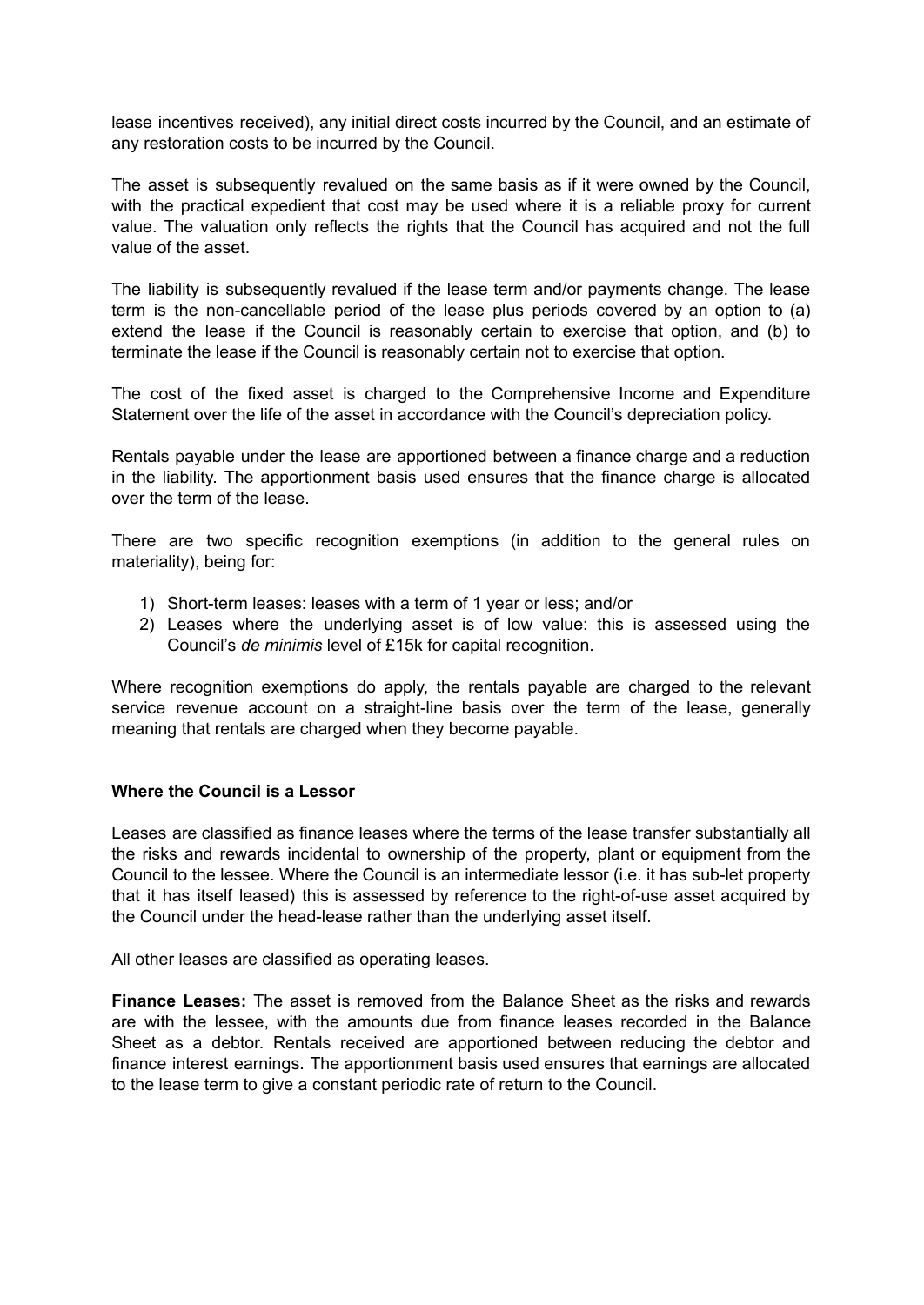**Operating Leases:** Rentals receivable are credited to the relevant service revenue account over the term of the lease, generally meaning that rentals are credited when they become receivable.

## Overheads and Support Services

The costs of overheads and support services are charged to service segments in accordance with the council's arrangements for accountability and financial performance.

## Property, Plant and Equipment and Investment Property

Assets that have physical substance and are held for use in the production or supply of goods or services, for rental to others, or for administrative purposes and that are expected to be used during more than one financial year are classified as either Property, Plant and Equipment or Investment Properties.

**Recognition**: Expenditure on the acquisition, creation or enhancement of non-current assets has been capitalised on an accruals basis at cost with subsequent measurement as explained below. Expenditure on non-current assets is capitalised, provided that the asset yields benefit to the Council and the services it provides, for a period of more than one financial year. Subsequent expenditure on non-current assets is capitalised in accordance with IAS 16. This excludes expenditure on routine repairs and maintenance of non-current assets, which is charged directly to service revenue accounts. The Council has set a de minimis level in respect of the recognition of capital expenditure of £15k.

Non-current assets are classified into groupings required by the Code, comprising

- a) Property, Plant and Equipment, which can be further analysed as
	- Land and Operational Buildings
	- Council Dwellings
	- Infrastructure Assets
	- Vehicles Plant and Equipment
	- Community Assets
	- Assets under Construction
	- Surplus Property
- b) Heritage Assets
- c) Investment Properties
- d) Intangible Assets (see separate accounting policy)

**Measurement:** Non-current assets have been valued on the basis recommended by CIPFA and in accordance with the Statements of Asset Valuation Principles and Guidance Notes issued by the Royal Institution of Chartered Surveyors (RICS). They have been classified in accordance with the IFRS Code and have been valued on the following bases:

- a) *Land and Operational Buildings* the lower of net current replacement cost or net realisable value (as certified by the Estates Surveyor)
- b) *Council Dwellings* existing use value for social housing, including regional adjustment factors as amended from time to time
- c) *Heritage Assets* (see separate accounting policy)
- d) *Infrastructure Assets* historical cost net of depreciation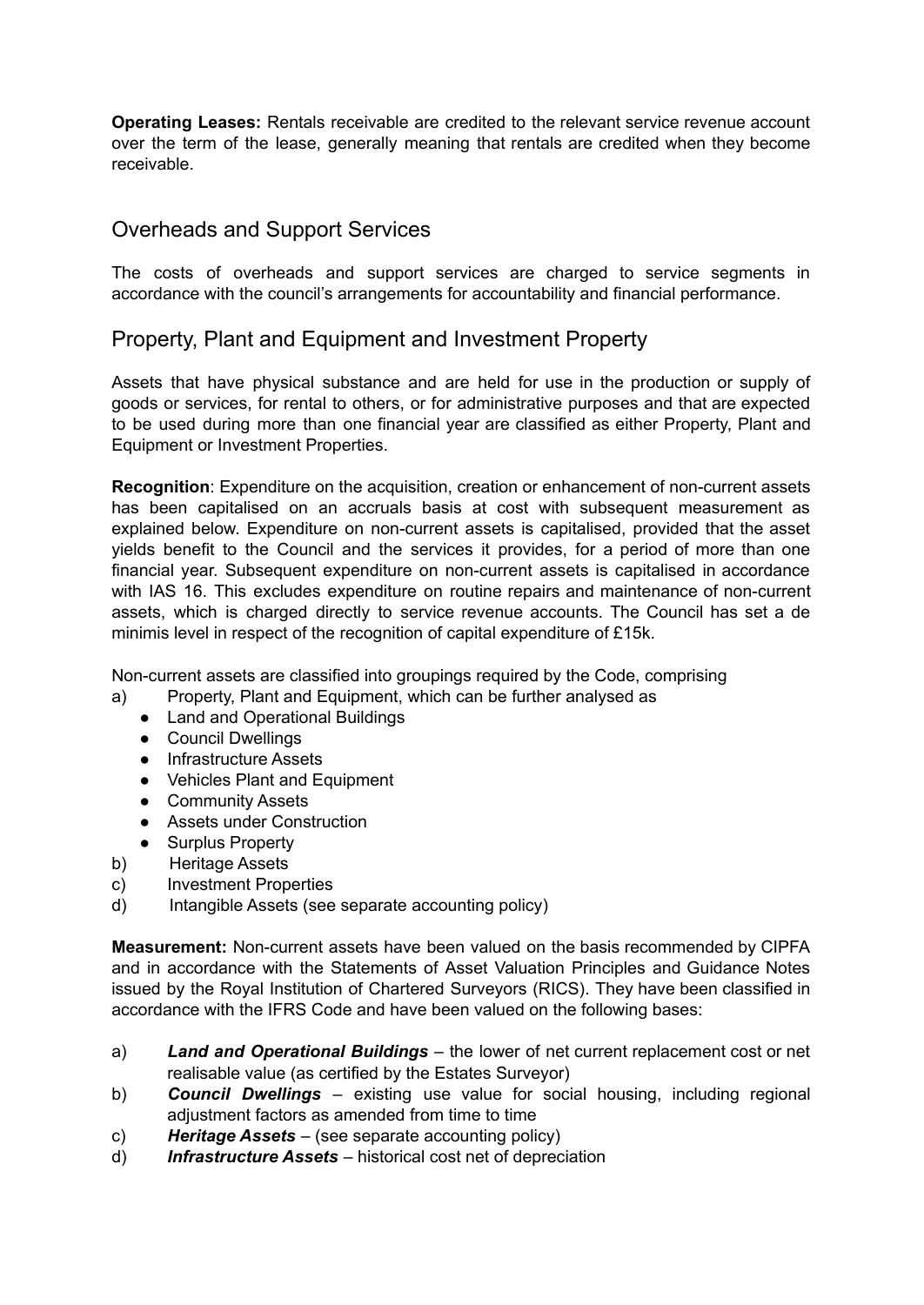- e) *Vehicles, Plant and Equipment* the lower of net current replacement cost or net realisable value
- f) *Community Assets* historical cost
- g) *Investment Properties* normally open market value
- h) *Surplus Property* fair value

Net current replacement cost is assessed as:

- Non-specialised operational properties existing use value
- Specialised operational properties depreciated replacement cost
- Investment properties and surplus assets market value

Depreciated replacement cost is only used where there is no active market for the asset being valued: that is where there is no useful or relevant evidence of recent sales transactions due to the specialised nature of the asset.

**Revaluation:** Revaluations of non-current assets are undertaken on an annual basis for Council Dwellings using the Beacon principle, investment properties with a value over £100k, and General Fund Operational Land and Buildings with a value over £800k. Revaluations of other non-current assets are undertaken on a 5-year rolling programme, revaluing approximately one fifth of these Council's assets annually. Identified material changes to asset valuations will be adjusted in the interim period, as they occur. The Asset Valuations in these accounts have been prepared using the services of external valuers. The valuations were produced in accordance with guidelines issued by CIPFA, and in accordance with the Royal Institute of Chartered Surveyors current guidance notes for Asset Valuation. The date of valuation for the General Fund is 31 December 2022.

The basis for Council Dwellings valuations is Existing Use Value for Social Housing (EUV-SH). Under this method the vacant possession value of the dwellings is reduced to 33% of the market value, to reflect the occupation by a secure tenant. A full valuation of the Beacon properties is undertaken every five years but an annual adjustment is made to reflect market changes during the year. The date of valuation for the Housing Revenue Account is 31 March 2023.

Surpluses from any revaluation of assets are credited to the Revaluation Reserve and are used to offset any subsequent revaluation loss with the exception of investment properties that are charged directly to the Comprehensive Income and Expenditure Statement and reversed out to the Capital Adjustment Account to ensure that no cost falls to the taxpayer. The Revaluation Reserve contains revaluation gains recognised since 1 April 2007 only, the date of its formal implementation. Gains arising before that date have been consolidated into the Capital Adjustment Account.

**Investment Property**: Investment properties are those that are used solely to earn rentals and/or for capital appreciation. The definition is not met if the property is used in any way to facilitate the delivery of services or production of goods or is held for sale. Investment properties are measured initially at cost and subsequently at fair value, based on the amount at which the asset could be exchanged between knowledgeable parties at arms length. Properties are not depreciated but are revalued annually according to market conditions at the year end. Gains and losses on revaluation are posted to the Financing and Investment Income and Expenditure line in the Comprehensive Income and Expenditure Statement. The same treatment is applied to gains and losses on disposal. Rentals received in relation to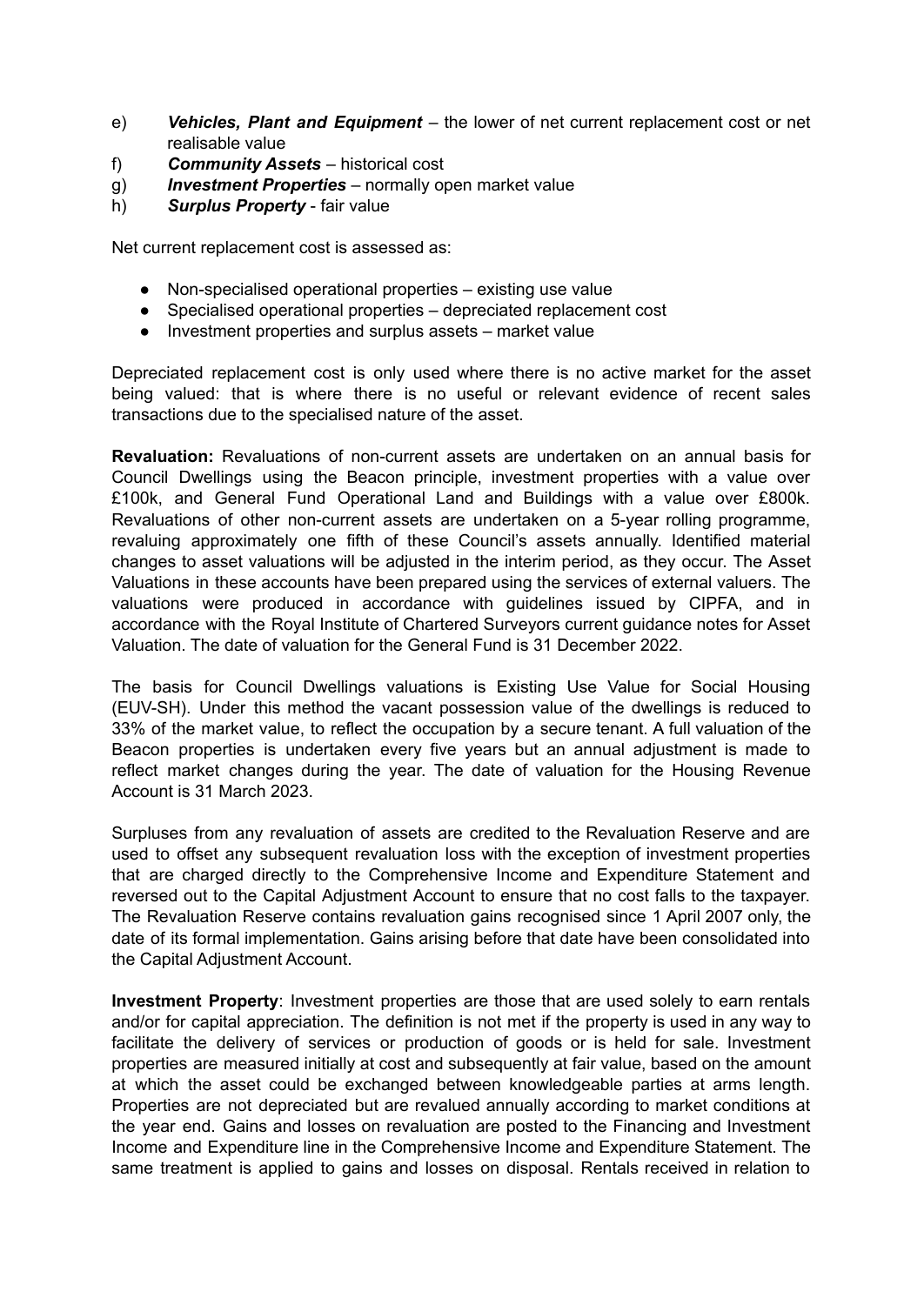investment properties are credited to the Financing and Investment Income line and result in a gain for the General Fund Balance. However, revaluation and disposal gains and losses are not permitted by statutory arrangements to have an impact on the General Fund Balance. The gains and losses are therefore reversed out of the General Fund Balance in the Movement in Reserves Statement and posted to the Capital Adjustment Account and (for any sale proceeds greater than £10k) the Capital Receipts Reserve.

**Components**: The Code requires local authorities to identify elements of major assets that have either a capital cost that is significant in relation to the total cost of the asset and/or has a different useful life or depreciation method. The Council accounts for components for assets with a gross book value in excess of £1m and where any individual component has a value in excess of £100k. The component proposals for the HRA dwelling stock differ from that above. The Council componentises its council dwelling stock on a dwelling basis and proportions the overall valuation into four key components. Those components that are depreciable are depreciated over the remaining useful life of the council dwelling, resulting in an overall stock depreciation figure.

**Impairment**: Assets are assessed at each year end as to whether there is any indication that an impairment charge may be required. Where indications exist that may give rise to impairment of an asset and any possible differences are estimated to be material, the recoverable amount of the asset is estimated and, where this is less than the carrying amount of the asset, an impairment loss is recognised for the shortfall.

Where impairment losses are identified, the accounting entries are:

- where there is a balance of revaluation gains for the asset in the Revaluation Reserve, the carrying amount of the asset is written down against that balance (up to the amount of the accumulated gains)
- where there is no balance in the Revaluation Reserve or an insufficient balance, the carrying amount of the asset is written down against the relevant service line(s) in the Comprehensive Income and Expenditure Statement.

Where an impairment loss is reversed subsequently, the reversal is credited to the relevant service line(s) in the Comprehensive Income and Expenditure Statement, up to the amount of the original loss, adjusted for depreciation that would have been charged if the loss had not been recognised.

The HRA dwelling stock is revalued annually using beacon property values. Any change in valuation is assessed to determine any annual impairment charges.

**Disposals**: Income from the disposal of non-current assets is accounted for on an accruals basis. When an asset is disposed of or decommissioned, the value of the asset in the Balance Sheet, any receipt from disposal and any costs associated with the disposal are accounted for in the Comprehensive Income and Expenditure Statement so comprising any gains or losses on disposal. Any revaluation gains in the Revaluation Reserve are transferred to the Capital Adjustment Account. Amounts in excess of £10k are categorised as capital receipts. A proportion of receipts relating to Right to Buy disposals are payable to the Government, net of allowable deductions. Since the changes to the pooling of capital receipts (1st April 2012) and the introduction of the Government's 1-4-1 replacement programme, which the Council adopted, a higher proportion of receipts are retained. These housing receipts are retained for the 1-4-1 replacement of Council Dwellings and for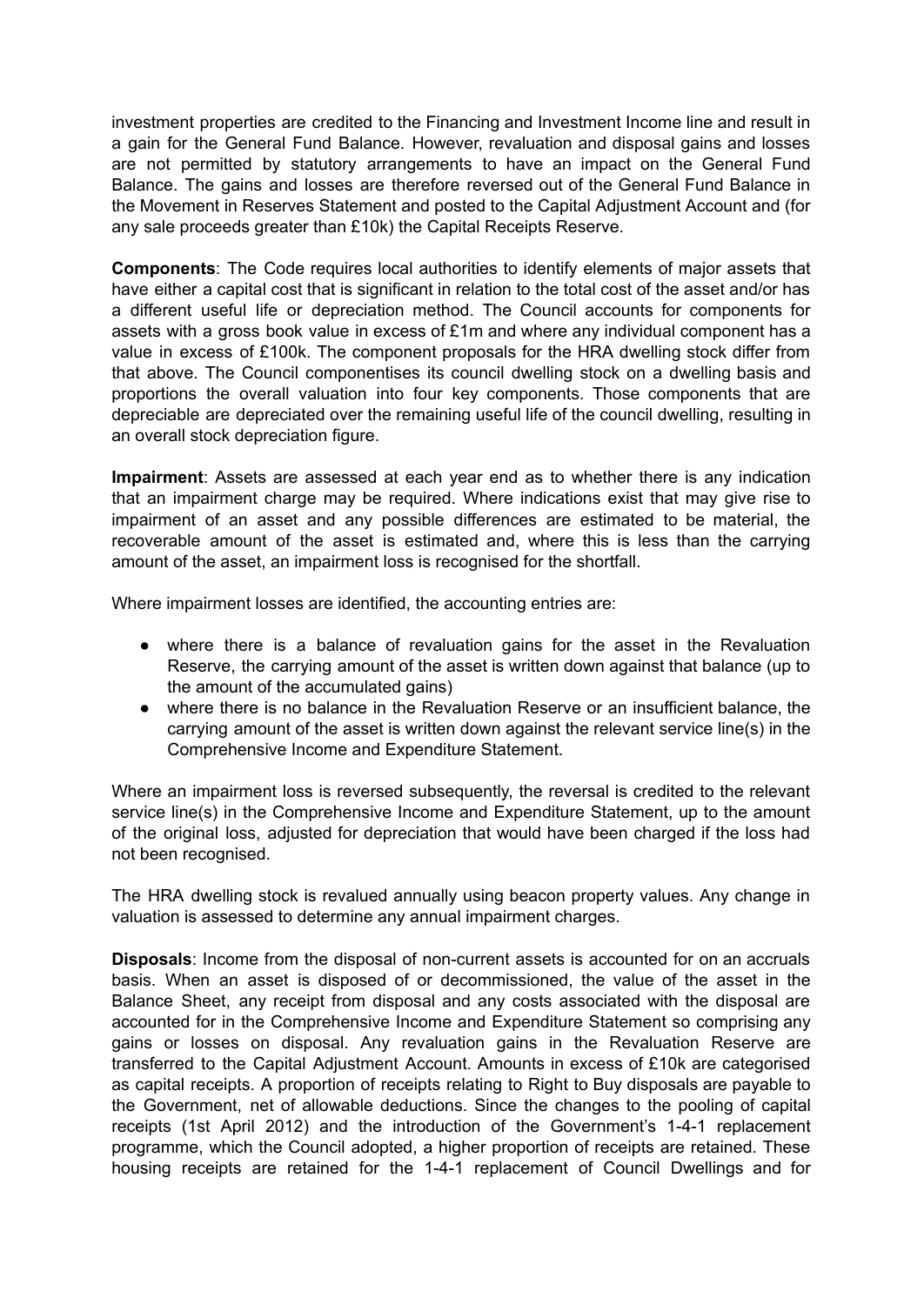investment in certain regeneration projects or affordable housing. The balance of receipts is required to be credited to the Usable Capital Receipts Reserve and can then only be used for new capital investment or set aside to reduce the Council's underlying need to borrow (the Capital Financing Requirement). Receipts are appropriated to the reserve through the Movement in Reserves Statement.

The written-off value of disposals is not a charge against council tax, as the cost of non-current assets is fully provided for under separate arrangements for capital financing. Amounts are appropriated to the Capital Adjustment Account through the Movement in Reserves Statement.

**Depreciation**: With the exception of Investment Properties and Land (which are not subject to depreciation), assets are depreciated on a straight line basis over their useful economic life as follows:

| Council Dwellings      | Up to 60 years                                           |
|------------------------|----------------------------------------------------------|
| Infrastructure         | Up to 40 years                                           |
| Heritage Assets        | Varies on asset type, see separate accounting policy     |
| <b>Other Buildings</b> | Specifically determined by Estates Officer               |
| Vehicles               | Up to 12 years                                           |
| Plant                  | Up to 10 years                                           |
| <b>Surplus Assets</b>  | Up to 40 years, or as specifically determined by Estates |
|                        | Officer                                                  |

Revaluation gains are also depreciated, with an amount equal to the difference between current value depreciation charged on assets and the depreciation that would have been chargeable based on their historical cost being transferred each year from the Revaluation Reserve to the Capital Adjustment Account. On revaluation, accumulated depreciation is written out for both current value and historical cost with subsequent depreciation calculated on a straight line basis over the remaining useful life of the asset.

Newly acquired assets are depreciated in the year of acquisition unless the purchase is near to the financial year end and the change in depreciation charge is considered material in which case depreciation will apply to the following year. Assets in the course of construction are depreciated when they are brought into use.

Where an item of Property, Plant and Equipment has major components whose cost is significant in relation to the total cost of the item, the components are depreciated separately (see Component section above).

The Council componentises its housing stock and then depreciates the depreciable components over the useful economic life of each council dwelling.

### Provisions

Provisions represent sums set aside for liabilities or losses which are likely or certain to be incurred where an event has taken place that gives the Council a legal obligation that probably requires settlement and a reliable estimate can be made of the amount of that obligation. Provisions are charged directly to the appropriate service line in the Comprehensive Income and Expenditure Statement when the obligation arises and when the expenditure is actually incurred it is charged directly to the provision.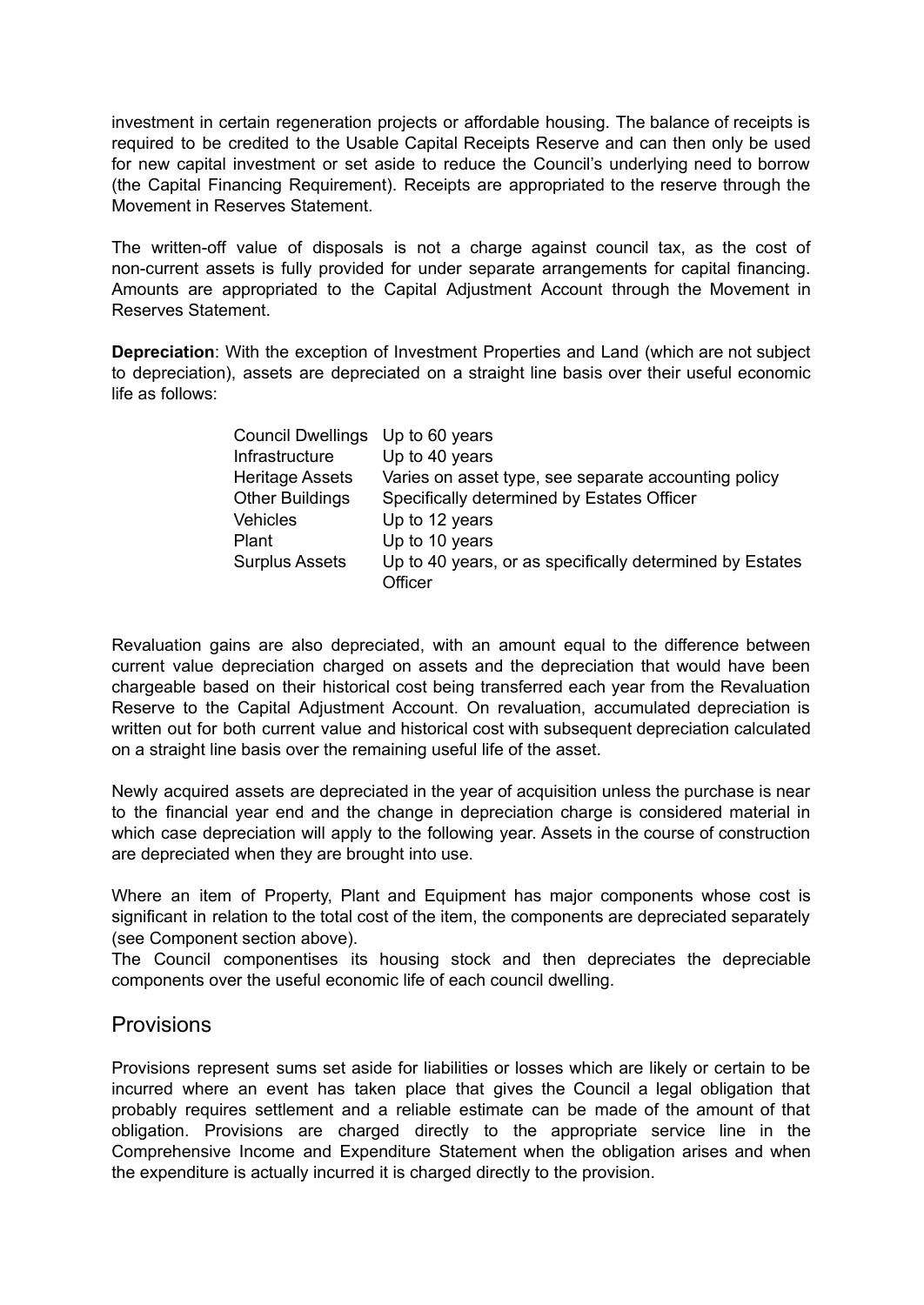New arrangements for the retention of business rates came into effect on 1 April 2013 along with the requirement for an additional provision to be set aside for potential changes to rateable values as a result of appeals. This provision is calculated using Valuation Office (VO) data on successful and outstanding appeals. As there is potential for such appeals to be backdated to previous as well as current VO rating lists, the amount set aside includes an element for backdating. An estimate is also made for appeals that may yet be lodged under the new Check, Challenge and Appeal process, based on a percentage of the likelihood of appeal for those properties that are not currently in receipt of mandatory or discretionary relief.

HRA Leasehold Service Charge accounts are raised after the accounts have closed as they are based on actual cost in order to comply with Leasehold conditions. A provision is made on the Leasehold Maintenance Holding Account for the estimated cost of services, day to day repairs, recurring maintenance and major works incurred during the financial year.

#### Reserves

Amounts set aside for purposes falling outside of the definition of provisions are considered as reserves. The Council sets aside specific amounts as reserves for future policy purposes or to cover contingencies. Reserves are created by appropriating amounts out of the General Fund Balance. When expenditure to be financed from a reserve is incurred, it is charged to the appropriate service line within the Cost of Services in the Comprehensive Income and Expenditure Statement and an equal amount is appropriated back to the General Fund from the relevant reserve so that there is no impact on the council taxpayer.

Details of the Council's reserves can be found within the notes to the Core Financial Statements. Certain reserves are kept to manage the accounting processes for tangible non-current assets and retirement benefits and they do not represent usable resources for the Council.

The Statement of Accounts also clearly separates the usable and unusable reserves in the Financing section of the Balance Sheet.

### Contingent Assets and Liabilities

Contingent Liabilities are defined as possible obligations that arise from past events and whose existence will be confirmed only by the occurrence of one or more uncertain future events not wholly within the Council's control. Contingent liabilities can also arise where a provision would have been made but it is either not probable that an outflow of resources will be required or the amount cannot be measured reliably. Contingent liabilities are not recognised on the Balance Sheet but are disclosed in a note to the accounts.

A Contingent Asset arises where an event has taken place that gives the Council a possible asset whose existence will only be confirmed by the occurrence or otherwise of uncertain future events not wholly within the control of the Council. Contingent Assets are not recognised in the Balance Sheet but disclosed in a note to the accounts where it is probable that there will be an inflow of economic benefits or service potential.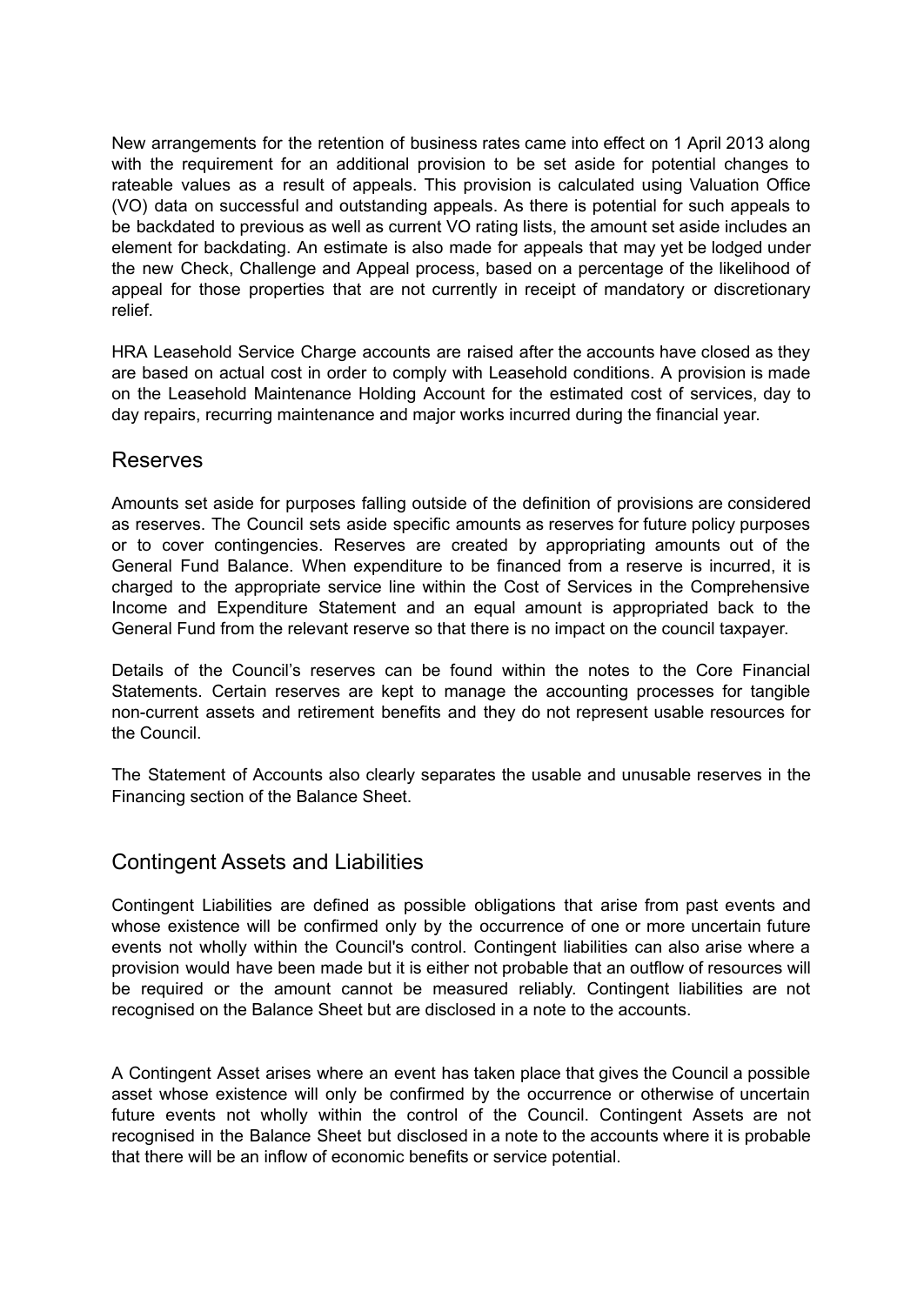## Revenue Expenditure Funded from Capital Under Statute (REFCUS)

Expenditure incurred during the year that may be capitalised under statutory provisions but that does not result in the creation of a non-current asset has been charged as expenditure to the relevant service in the Comprehensive Income and Expenditure Statement in the year. Council policy is to write down this expenditure in the year that it occurs. The full cost is charged to the relevant service in the Comprehensive Income and Expenditure Statement but then reversed through the Movement in Reserves Statement to ensure that there is no impact on the council taxpayer.

## Current Assets Held for Sale

When it becomes probable that the carrying amount of an asset will be recovered principally through a sale transaction rather than through its continuing use, it is reclassified as an Asset Held for Sale and has the following specific criteria attached to it:

- Management is committed to sell
- The asset is available for immediate sale
- A buyer is being actively sought
- The sale is highly probable (within 12 months)
- The asset is for sale at a fair price
- It is unlikely that the sale process will stop

If the asset meets these criteria it should be newly classified as a current asset and no longer depreciated. The asset is revalued immediately before reclassification and then carried at the lower of this amount and fair value less costs to sell.

### Impairment of Non-Contractual Debts

Provisions are made for the impairment of non-contractual (non-exchange) statutory debts such as Council Tax and Business Rates by evaluating the risk of impairment on a collective basis, based on their past-due status, using recovery stages and age analysis. The requirement is to set aside a provision where there is evidence of non-recoverable losses.

Debts relating to garage rents are subject to a flat rate percentage based on historical trends. All other HRA related debts over £2.5k are analysed and a provision made depending on individual circumstances, with the exception of leaseholder accounts as the Housing Act states that tenants should not subsidise Leaseholders, therefore no bad debt provision is made within the HRA. Housing benefit overpayment debt provision is subject to a range of specific percentages which is dependent on whether the debt is to be collected from on-going benefit.

### Collection Fund

Billing authorities are required by statute to maintain a separate fund for the collection and distribution of amounts due in respect of Council Tax and Business Rates. Statute determines the amount required to be transferred from the Collection Fund to the General Fund (an authority's precept for the year plus/minus its share of the surplus/deficit on the Collection Fund for the previous year estimated on 15 January for Council Tax and 31